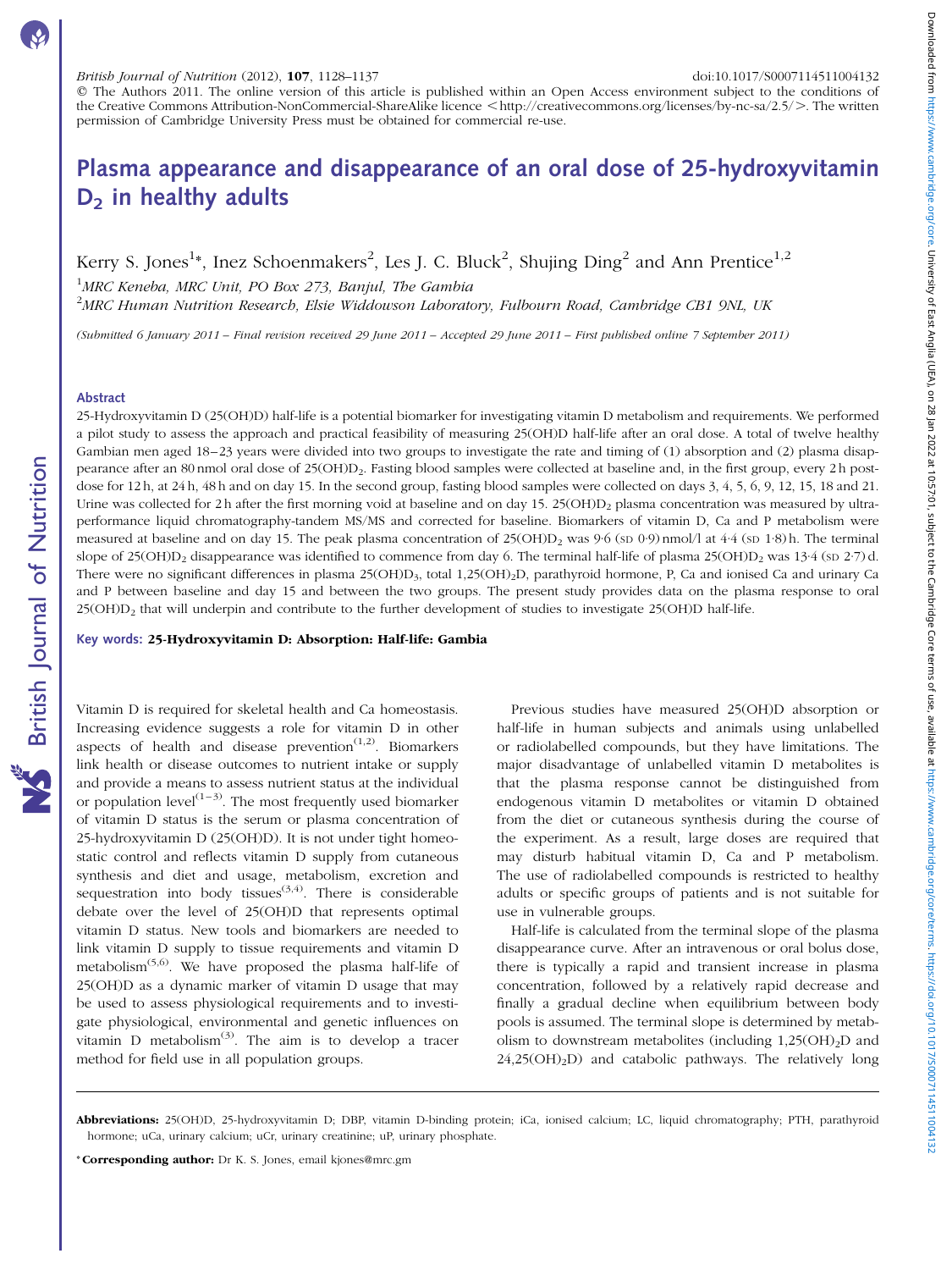Downloaded from https://www.cambridge.org/core. University of East Anglia (UEA), on 28 Jan 2022 at 10:57:01, subject to the Cambridge Core terms of use, available at https://www.cambridge.org/core/taris//doi.org/core/terms Downloaded from https://www.cambridge.org/rore. University of East Anglia (UEA), on 28 Jan 2022 at 10:57:01, subject to the Core terms of use, available at https://www.cambridge.org/core/101/910/01017/1500071145110041323 a

half-life for  $25(OH)D<sub>3</sub> (10–40 d)<sup>(7–12)</sup>$  is in part determined by the molar excess of vitamin D-binding protein (DBP) and strong binding affinity to DBP that protects 25(OH)D from degradation and provides a circulating store of vitamin D. Vitamin D metabolites with lower binding affinities for DBP have shorter half-lives<sup> $(13,14)$ </sup>. A number of experimental factors may affect the usefulness of methods to determine half-life, including specificity of measurement, size of the tracer dose, rapid mixing with endogenous pool and correctly defined terminal slope. In some studies, the  $25(OH)D<sub>3</sub>$  halflife may have been calculated on the basis of data that included time points that represented not only the terminal slope but also the distribution phase<sup> $(12)$ </sup>, and therefore a faster half-life might have been predicted. In studies where total plasma radioactivity was measured, all vitamin D metabolites were quantified and the presence of shorter- or longerlived metabolites may have affected the half-life<sup> $(11,15)$ </sup>. In other studies, tracer molecules were used with labelled atoms in metabolically active positions that can affect 25(OH)D and/or 1,25(OH)<sub>2</sub>D metabolism *in vitro* and *in vivo* <sup>(16,17)</sup>.

Alternatives to radiolabelled tracers are to use either stable isotope or other suitable tracers with similar metabolism, together with modern mass spectrometric methods. Here, we report the use of  $25(OH)D<sub>2</sub>$  as a tracer, together with a sensitive liquid chromatography (LC)-tandem MS method<sup>(18)</sup>, in a pilot study to investigate vitamin D metabolism. We aimed to characterise the absorption, distribution and terminal slope of the plasma response to an oral dose of  $25(OH)D<sub>2</sub>$ , a readily available and cost-effective tracer. In addition, the effect of the dose on vitamin D, Ca and P metabolism was evaluated. The study was performed at MRC Keneba, a field station in rural Gambia at latitude 13°N, where there is no or only limited seasonality in vitamin D status due to the year-round UVB exposure from the sun<sup>(19)</sup>, and thus subjects are expected to be in a steady state for vitamin D status for the duration of the study. Furthermore, the dietary intake of vitamin  $D_2$  was expected to be absent or very low in this population. We used  $25(OH)D_2$  rather than the parent compound, vitamin  $D_2$ , in order to minimise inter-individual differences in absorption, tissue distribution and hydroxylation.

# **Methods**

# **Subjects**

The subjects were twelve healthy males, aged between 18 and 23 years (mean 19·8 years) and with a weight of 56·5  $(\text{SD } 6.5) \text{ kg}$  and BMI of 19.1  $(\text{SD } 1.7) \text{ kg/m}^2$ . The study was conducted according to the guidelines laid down in the Declaration of Helsinki and all procedures involving the subjects were approved by the joint Gambian Government-Medical Research Council's ethics committee. Trained fieldworkers explained the study to the subjects in their native language and informed written consent was obtained. Exclusion criteria were recent illness (within last week), a broken bone within the last 3 years, known bone, kidney or liver disease, taking any prescription medicines or a Hb less than 100 g/l. Fieldwork was performed during March and April 2009.

## Dose preparation

25(OH)D<sub>2</sub> (product number: 17937; purity  $\geq$  98%; Sigma-Aldrich, Poole, UK) was weighed and dissolved in olive oil. The solution was protected from light and mixed on a rotary mixer at room temperature. Aliquots were frozen at  $-20^{\circ}$ C and were used within 2 weeks of preparation. Each dose consisted of 80 nmol (33  $\mu$ g) 25(OH) $D_2$  in 810  $\mu$ l olive oil.

# Study protocols

The volunteers were divided into two groups, the 'absorption' group  $(n\ 6)$  and the 'half-life' group  $(n\ 6)$ , with different sample timings but otherwise identical protocols. The size of the dose and sampling protocols were chosen based on data from the few previous estimates of absorption, kinetics and turnover that used unlabelled and radiolabelled compounds in human subjects and animals, combined with compartmental modelling<sup>(9-11,20-23)</sup>. Biochemical markers of vitamin D, Ca and P metabolism and liver and kidney function were measured in fasting blood and urine samples collected at baseline (day 0) and on day 15 after the dose. After voiding of the first morning urine, a 2h fasting urine was collected from approximately 07.00 hours. The subject was asked to drink 500 ml of water at both 30 min and 1·5 h in the 2 h period (total water intake, 1000 ml). Blood was collected 1 h into the urine collection. On day 1 (within 5 d of the baseline sample), the  $25(OH)D<sub>2</sub>$  dose was administered in the morning at approximately 07.30 hours after an overnight fast. The dose was removed from the freezer, protected from light and brought to room temperature on a rotary mixer. Each dose was pipetted onto a small piece of local white bread. The volunteer ate the bread under supervision followed by a standardised meal of bread with mayonnaise (Armanti brand; NGM International Ltd, Rotterdam, The Netherlands). Water was provided ad libitum. Subjects were supervised for 5 h following the dose and were allowed to sit or move about freely within the field station but were asked to refrain from lying down or exercise during this period to minimise the influence of gastric emptying. After 5 h, a meal was provided. Blood samples in the first group were collected from an in-dwelling cannula inserted into a forearm or by venepuncture directly before and every 2h after administration of the dose for a total of 12 h. After the blood sample at 12 h, a meal was provided and the volunteer was free to leave. Further fasting blood samples were collected after 24 and 48h and on day 15 following the dose. For individuals in the second group, fasting blood samples were collected by venepuncture at approximately 08.00 hours on day 3 (corresponding to the 48 h sample in the absorption group), 4, 5, 6, 9, 12, 18 and 21.

# Sample collections and laboratory analyses

Blood samples were collected into tubes containing EDTA or lithium heparin (S-Monovettes; Sarstedt Limited, Leicester, UK) and immediately placed on ice. Lithium-heparin blood samples for the measurement of ionised Ca (iCa) were measured within two minutes of collection using an ABL77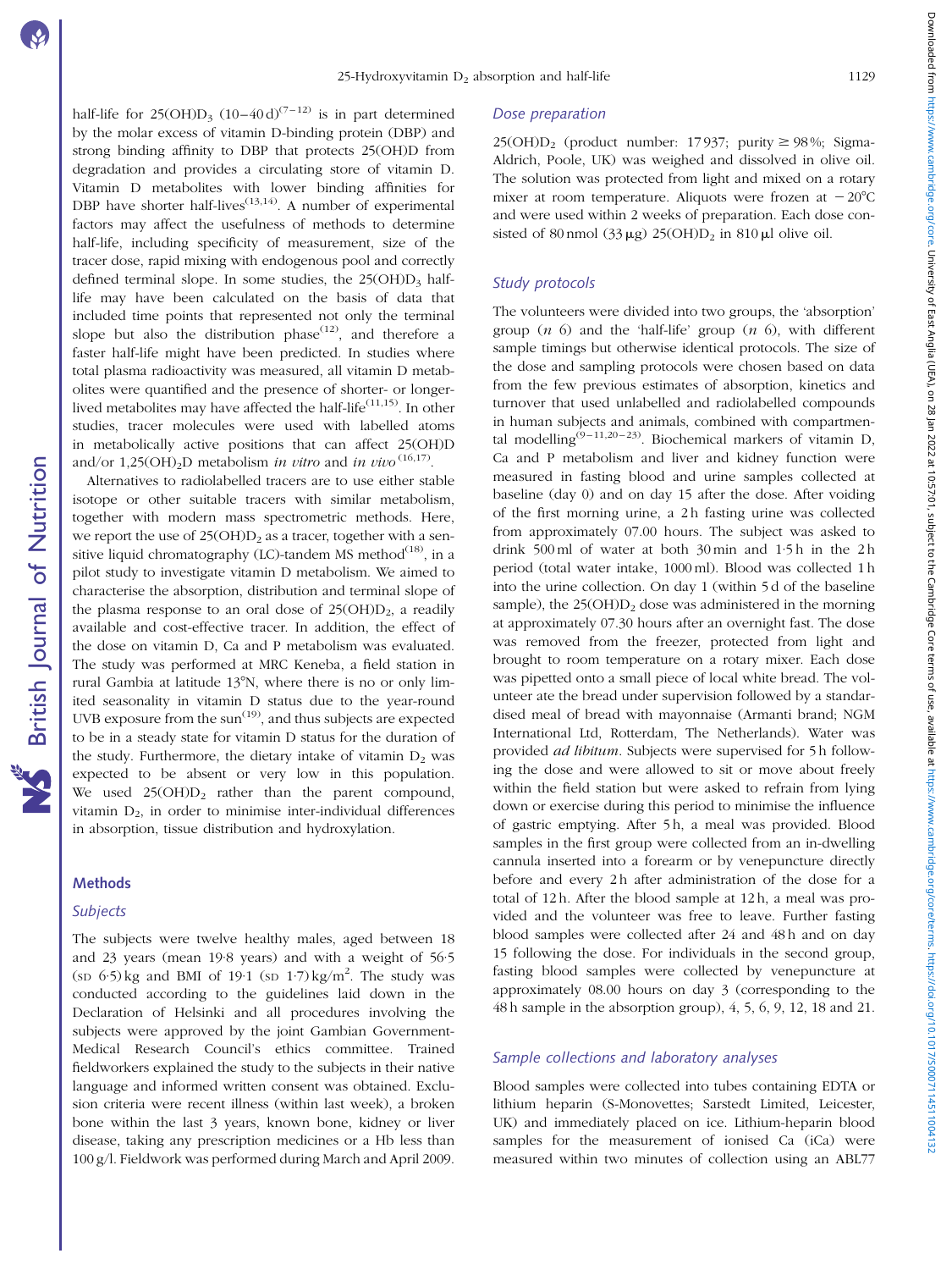Downloaded from https://www.cambridge.org/core. University of East Anglia (UEA), on 28 Jan 2022 at 10:57:01, subject to the Cambridge Core terms of usect to the Cambridge Core terms of usect on the Cambridge Core terms of Downloaded from https://www.cambridge.org/rore. University of East Anglia (UEA), on 28 Jan 2022 at 10:57:01, subject to the Core terms of use, available at https://www.cambridge.org/core/101/910/01017/1500071145110041323 a

# blood gas analyser (Radiometer, Brønshøj, Denmark) and the remaining samples were placed on ice. Corrected iCa values at pH 7·4 were used. Plasma was separated within 30 min of collection in a refrigerated centrifuge at 1800 *g* for 20 min, and stored at  $-70^{\circ}$ C. Collected urine was mixed thoroughly, and non-acidified and acidified (HCl, 10 ml/l, laboratory reagent grade, SG 1.18, Fisher Scientific, Loughborough, UK) aliquots were taken and stored at  $-20^{\circ}$ C. After completion of the study, samples were packed and shipped on dry ice to MRC Human Nutrition Research, Cambridge for analysis. All assays were performed in duplicate with the exception of parathyroid hormone (PTH). Total Ca, P, Cr, total alkaline phosphatase, albumin and cystatin C were measured in heparinised plasma using colorimetric methods on the Kone Lab 20i clinical chemistry analyser platform (Kone, Espoo, Finland). On the same platform, urinary Ca (uCa), phosphate (uP) and creatinine (uCr) were measured in acidified urine. Within- and between-assay CV for all Kone assays were  $\leq 2$ and  $\leq 4\%$ , respectively. Concentrations of uCa and uP are **NS** British Journal of Nutrition expressed as a ratio relative to uCr to adjust for urine British Journal of Nutrition volume. EDTA plasma was used for the analysis of PTH by immunoassay (Immulite; Siemens Healthcare Diagnostics Limited, Camberley, UK). Between-assay CV was 4·7 %. Total

plasma  $1,25(OH)_{2}D$  was measured with a RIA (IDS Limited, Tyne and Wear, UK). Within- and between-assay CV were 7·5 and 9·0 %. Cross-reactivity of the assay was 100 and 91 % for  $1,25(OH)_2D_3$  and  $1,25(OH)_2D_2$ , respectively. Assay performance was monitored using kit and in-house controls and under strict standardisation according to ISO 9001:2000. Quality assurance of 25(OH)D, 1,25(OH)D and PTH assays was performed as part of the Vitamin D External Quality Assessment Scheme (www.deqas.org) and the National External Quality Assessment Scheme (www.ukneqas.org.uk), and was within the accepted limits.

# MS

 $25(OH)D_2$  and  $25(OH)D_3$  were measured using ultraperformance LC-tandem MS<sup>(18)</sup>. In brief, plasma proteins were precipitated with acetonitrile, dried and then reconstituted in deionised water, subjected to solid-phase extraction and, again, dried. The samples were then derivatised with 50  $\mu$ l 4-phenyl-1,2,4-triazoline-3,5-dione (0·5 mg/ml) solution in acetonitrile. Then,  $10 \mu l$  were injected into the ultraperformance LC system (Waters, Elstree, Herts, UK) consisting of Acquity UPLC BEH C18  $1.7 \mu m$ ,  $2.1 \times 50 \text{ mm}$  columns (Waters) and a mobile-phase gradient of 0·1 % formic acid and 5 mM-methylamine in water and 0·1 % formic acid in methanol. For MS/MS analysis, a QTRAP triple quadrupole linear ion trap system (MDS Analytical Technologies, Concord, Canada) was operated in the electrospray ionisation positive ion multiple reaction monitoring mode.  $d6-25(OH)D<sub>2</sub>$  and  $d6-25(OH)D_3$  were used as stable isotope-labelled internal standards (Chemaphor Limited, Ottawa, Canada). Ion transitions monitored were  $619 \frac{m}{z} \rightarrow 298 \frac{m}{z}$  for  $25(OH)D_2$ , 625  $m/z \rightarrow 298 m/z$  for d6-25(OH)D<sub>2</sub>, 607  $m/z \rightarrow 298 m/z$  for 25(OH)D<sub>3</sub> and 613  $m/z \rightarrow 298$   $m/z$  for d6-25(OH)D<sub>3</sub>. Intraand inter-day CV were 1.6 and  $3.7\%$  for  $25(OH)D<sub>2</sub>$  and  $3.8$ 

and 5 $\cdot$ 8% for 25(OH) $D_3^{(18)}$ . The CV of duplicate measurements of the samples in the present study was less than 3 % for both  $25(OH)D<sub>2</sub>$  and  $25(OH)D<sub>3</sub>$ .

# Data handling

Data modelling and statistics were performed in Microsoft Excel 2003 (Microsoft Corporation, Seattle, WA, USA) and Data Desk 6.0 (Data Description, Ithaca, NY, USA). Withinand between-group differences were analysed with paired and unpaired t tests, respectively.

In order to describe the absorption and initial distribution of  $25(OH)D<sub>2</sub>$ , we used the following equation:

$$
\frac{\mathrm{d}q_{\mathbf{A}}}{\mathrm{d}t} = \begin{cases} F - k_{\mathbf{A}} q_{\mathbf{A}} & t \le T \\ -k_{\mathbf{A}} & t > T \end{cases} \tag{1}
$$

where  $q_A$  is the amount of 25(OH) $D_2$  in a single compartment, F is the input constant,  $k_A$  is the fractional rate constant of loss and  $T$  is the duration of the input. This model assumes a single compartment, a constant input of the  $25(OH)D<sub>2</sub>$  dose and firstorder disappearance. Initial estimates of the model parameters were then subsequently adjusted with the Solver function in Excel to minimise the differences between the modelled (predicted) and observed data. The absorption parameter  $T$  is equivalent to  $T_{\text{max}}$  (the time taken to reach the maximum plasma concentration,  $C_{\text{max}}$ ).  $C_{\text{max}}$  was calculated from the absorption parameters  $F$ ,  $T$  and  $k_A$  using the following equation:

$$
C_{\text{max}} = \frac{F}{k_{\text{A}}} \times 1 - e^{-kT}.
$$
 (2)

Plasma  $25(OH)D_2$  half-life was calculated from the following equation:

$$
T\frac{1}{2} = \frac{\ln(2)}{k_{\rm B}}.\tag{3}
$$

From visual inspection of the logarithmically transformed curves,  $k_{\rm B}$  (the slope of terminal disappearance)<sup>(24)</sup> was identified to commence from day 6.  $k_B$  was then derived from data obtained between days 6 and 21 and was calculated from the slope of the line of best-fit of the natural logarithm of  $25(OH)D<sub>2</sub>$  concentration against time.

## **Results**

# Biochemical markers of vitamin D, calcium and phosphate metabolism

There were no significant differences in any of the subjects or biochemical parameters between the groups at day 0 or 15, thus the groups were combined for further analysis of biochemical parameters [\(Table 1](#page-3-0)). There were no significant changes in plasma iCa, total Ca, P, PTH and  $1,25(OH)_2D$ , or uCa/uCr and uP/uCr between days 0 and 15 [\(Table 1](#page-3-0)). A significant decrease was observed in total alkaline phosphatase  $(P=0.012)$  and a significant increase in plasma creatinine  $(P=0.047)$ , but not in cystatin C. However, all values for kidney and liver function were within the normal clinical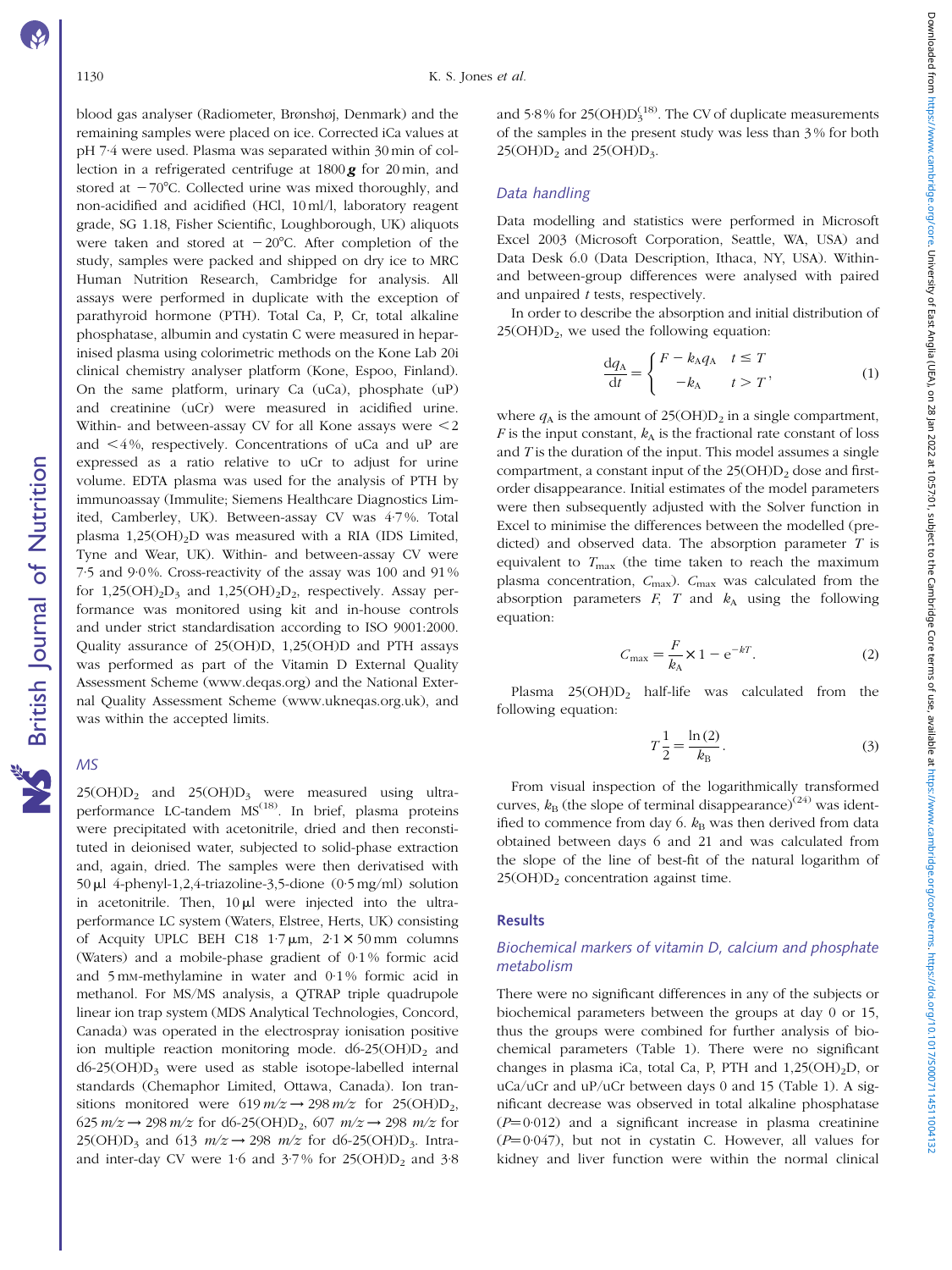<span id="page-3-0"></span>Table 1. Baseline and day 15 post-dose plasma and urinary concentrations of calcium (uCa) and phosphate (uP), and calciotropic hormones†

(Mean values and standard deviations,  $n$  12)

|                                    | Baseline (day 0)‡ |        | Post-dose (day 15)‡ |          |
|------------------------------------|-------------------|--------|---------------------|----------|
|                                    | Mean              | SD     | Mean                | SD       |
| $25(OH)D2$ (nmol/l)                | $1-1$             | 0.5    | $3.1*$              | 0.2      |
| $25(OH)D_3$ (nmol/l)               | 54.3              | $10-4$ | 52.9                | 9.8      |
| $1,25(OH)$ <sub>2</sub> D (pmol/l) | 250.3             | 57.6   | 258.6               | $55 - 2$ |
| PTH (pg/ml)                        |                   |        |                     |          |
| Geometric mean                     | 71.8              |        | 83.2                |          |
| СI                                 | 48.0, 107.6       |        | 54.6, 127.0         |          |
| iCa§ (mmol/l)                      | 1.06              | 0.05   | 1.07                | 0.03     |
| Ca (mmol/l)                        | 2.29              | 0.09   | 2.27                | 0.08     |
| $P$ (mmol/l)                       | 1.34              | 0.25   | 1.34                | 0.20     |
| Albumin (q/l)                      | 38-80             | 2.45   | 38.23               | 2.60     |
| Creatinine $(\mu \text{mol/l})$    | 82.47             | 7.54   | 83.55**             | 5.73     |
| Cystatin C (mg/l)                  | 0.92              | 0.14   | 0.89                | 0.12     |
| TALP (U/I)                         | 262-8             | 76.6   | 240.1***            | 64.0     |
| uCa/uCr (mmol/l)                   | 0.08              | 0.08   | 0.07                | 0.06     |
| uP/uCr (mmol/l)                    | 1.11              | 0.40   | 1.44                | 0.55     |

25(OH)D, 25-hydroxyvitamin D; 1,25(OH)<sub>2</sub>D, 1,25-dihydroxyvitamin D; PTH, parathyroid hormone; iCa, ionised calcium; TALP, total alkaline phosphatase; uCr, urinary creatinine.

 $\dagger$  There were no significant differences between the absorption group ( $n$  6) and the half-life group ( $n$  6) in any of the subjects or biochemical characteristics.

‡ Mean values were significantly different from baseline values (day 0):<br>\*P≤0·0001; \*\*P=0·047; \*\*\*P<0·05(paired t test).

§ Corrected value at pH 7·4.

British Journal of Nutrition

**NS** British Journal of Nutrition

range and changes were small and clinically insignificant. No biochemical abnormalities were detected and values were comparable with other data obtained from this age group and population<sup>(25)</sup>. Total 25(OH)D was calculated as the sum of  $25(OH)D_2$  and  $25(OH)D_3$  plasma concentrations. There was no significant difference in total 25(OH)D or  $25(OH)D<sub>3</sub>$ . The plasma concentration of  $25(OH)D<sub>2</sub>$  increased significantly from  $1.1$  (SD  $0.5$ ) at day 0 to  $3.1$  (SD  $0.2$ ) nmol/l at day 15 ( $P > 0.0001$ ). During the study, there were no reports of side effects or sickness.

# Absorption, distribution and terminal slope of 25-hydroxyvitamin  $D_2$

Low but detectable concentrations of  $25(OH)D<sub>2</sub>$  were observed in all subjects and time points; therefore, all subsequent concentrations used for data modelling and half-life calculations were corrected for baseline  $25(OH)D_2$ .  $C_{\text{max}}$  was 9.6 (SD 0.9) nmol/l and was observed at  $T_{\text{max}}$ , 4.4 (SD 1.8) h (Figs. 1 and 2). The input constant, F, was 2·6 nmol/h. The initial disappearance rate constant  $(k_A)$  calculated from the peak of the absorption curve and using the remaining data points after  $T_{\text{max}}$  until 48h was 0.36 (SD 0.14). Individual plasma response curves are plotted in [Fig. 2](#page-4-0) and highlight the consistent pattern between individuals. For the second group sampled between days 3 and 21, values are plotted on a semi-logarithmic scale. From a visual inspection of  $25(OH)D<sub>2</sub>$  concentration against time ([Figs. 3 and 4](#page-4-0)), a linear relationship was observed from day 6 onwards. The plasma concentration of  $25(OH)D<sub>2</sub>$  (baseline subtracted) decreased from 3·4 nmol/l at day 6 to 1·5 nmol/l at day 21.

This terminal disappearance phase  $(k_B)$  between days 6 and 21 had a slope of 0·05 (SD 0·01). The mean half-life as calculated from individual slopes was 13.4 (SD 2.7) d. Individual plasma curves [\(Fig. 4](#page-5-0)) highlight again the consistent pattern between individuals and clearly show that by day 6,  $25(OH)D<sub>2</sub>$  disappearance was in the terminal phase in all subjects.

We explored relationships between  $C_{\text{max}}$ ,  $T_{\text{max}}$  and half-life and selected physiological and biochemical parameters. A significant positive correlation was found between  $C_{\text{max}}$  and BMI  $(r \ 0.87; P=0.02)$  but not with height  $(r \ 0.03; P=0.96)$  and weight ( $r \frac{0.73}{r}$ ;  $P=0.10$ ). There was no association between either  $T_{\text{max}}$  or  $C_{\text{max}}$  and baseline 25(OH)D<sub>3</sub> plasma concentration. There were no significant relationships between half-life and measures of plasma iCa, total Ca, P, PTH, 1,25(OH)D or  $25(OH)D<sub>3</sub>$  at day 15.

## **Discussion**

4

6

25(OH)D2 (nmol/l)

25(OH)D<sub>2</sub> (nmol/l)

8

10

The half-life of 25(OH)D may provide a useful biomarker to investigate vitamin D requirements. In the present pilot study, we characterised the absorption, distribution and terminal disappearance of  $25(OH)D<sub>2</sub>$  as a tracer to investigate vitamin D metabolism and to obtain baseline data for future studies. The protocol was feasible under field conditions and was well accepted by the subjects. The absorption parameters obtained in the present study indicated that the dose was consistently well absorbed. The data showed that the terminal slope commenced at day 6. The increase in the plasma concentration of  $25(OH)D<sub>2</sub>$  at the commencement of the terminal slope was 3·4 nmol/l, approximately 6 % of the total plasma concentration of 25(OH)D. This, together with the lack of evidence of significant changes in Ca, P or vitamin D metabolism, demonstrates that there was no perturbation of the steady state.

The absorption and half-life of  $25(OH)D<sub>3</sub>$  in healthy individuals have been measured in a number of studies (summarised in [Tables 2 and 3](#page-5-0)). Absorption studies frequently used very

0 2 0 6 12 18 24 30 36 42 48 Time (h) Fig. 1. Plasma appearance and disappearance over 48h after an oral dose

of 25-hydroxyvitamin  $D_2$  (25(OH) $D_2$ ) in the absorption group. Values are means ( $n$  6), with standard deviations represented by vertical bars, and the mean modelled plasma concentration represented by a dashed line  $(n 6)$ .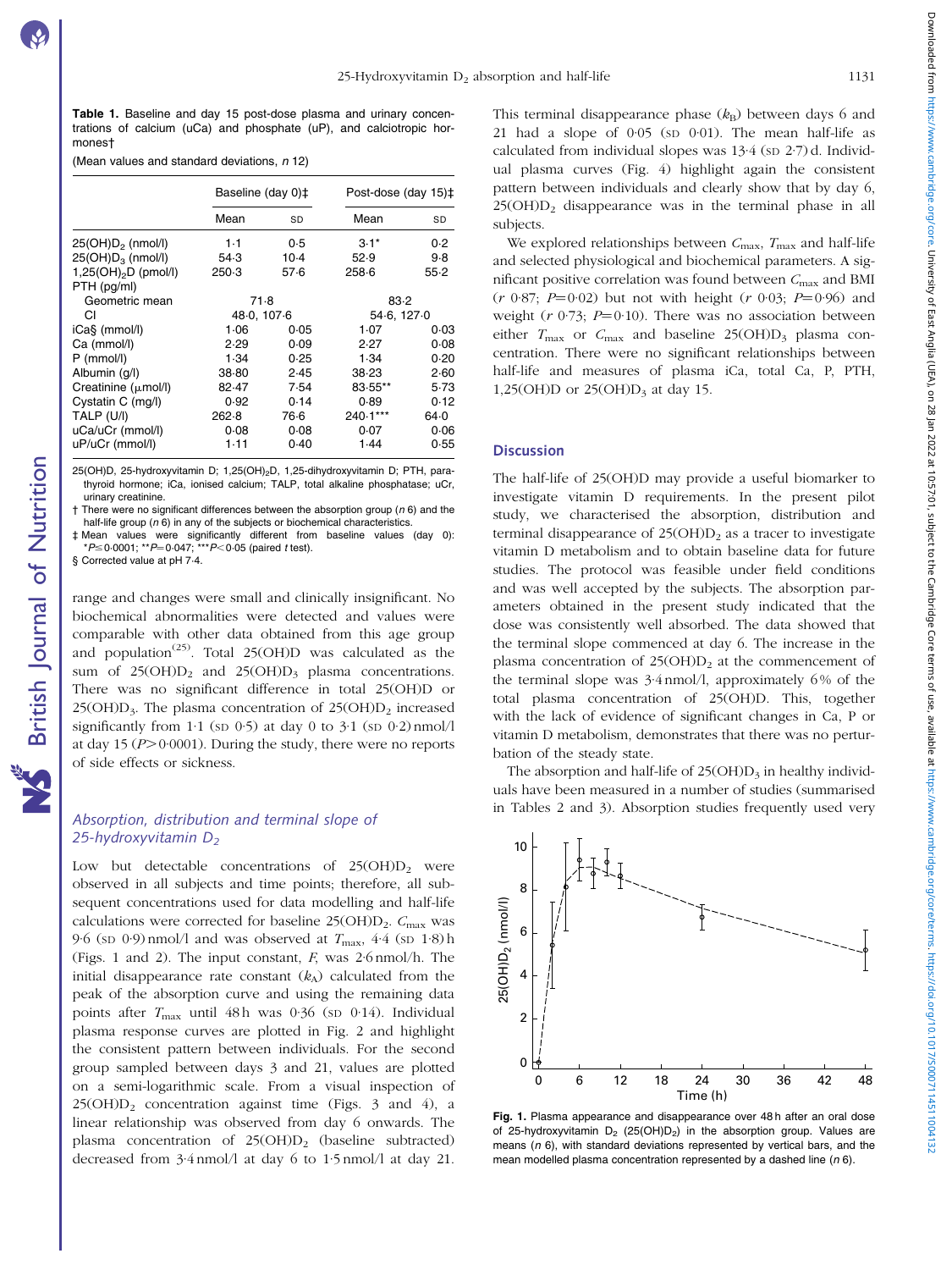British Journal of Nutrition

NS British Journal of Nutrition

<span id="page-4-0"></span>

Fig. 2. Plasma appearance and disappearance over 48 h after an oral dose of 25-hydroxyvitamin  $D_2$  (25(OH) $D_2$ ) in six subjects (A–F) in the absorption group.  $\circ$ , Observed plasma concentration of 25(OH)D<sub>2</sub>; -, modelled plasma curve.

large unlabelled doses that may have perturbed normal vitamin D metabolism [\(Table 2](#page-5-0)). Studies reporting 25(OH)D3 half-lives using unlabelled, radiolabelled and stable isotopelabelled compounds after oral or intravenous administration have reported widely different values ([Table 3](#page-6-0)). Nevertheless, within-study comparisons demonstrated differences in  $25(OH)D_3$  half-life between controls and anephrics<sup>(9)</sup> and between individuals on either a high- or normal-fibre  $\text{diet}^{(11)}$ . The wide variation between methods may have been caused by methodological differences and limitations in the experimental design or quantification techniques, such as an improperly defined terminal slope or measurement of total radioactivity.

There are advantages to using oral  $25(OH)D<sub>3</sub>$  rather than vitamin  $D_3$  to measure 25(OH) $D_3$  half-life that are based on a number of factors which relate to differences in absorption, tissue distribution and hepatic metabolism<sup> $(21,26-29)$ </sup>. In view of the similarities in the absorption and distribution of vitamin  $D_2$ and vitamin  $D_3^{(30-32)}$ , these advantages may also apply to 25(OH) $D_2$ . Absorption of 25(OH) $D_3$  is greater, faster and more consistent than that of vitamin  $D_3^{(33)}$ . Net absorption of vitamin  $D_3$  in healthy human subjects has been reported to be between 55 and 99% of the dose<sup> $(21,34)$ </sup>, whereas  $25(OH)D<sub>3</sub>$  absorption ranged from 88 to 100% in healthy subjects. This may be related to the difference in absorption mechanism, i.e. for vitamin  $D_3$ , this is primarily into the enterocytes and the lymph system whereas the primary route for  $25(OH)D<sub>3</sub>$  absorption is via the portal vein<sup> $(35,36)$ </sup>, although another study has suggested that the absorption mechanism is the same for vitamin D and  $25(OHD<sup>(37)</sup>)$ . Differences in the principal absorption mechanism are also supported by evidence from studies in patients with various gastrointestinal disorders affecting chylomicron formation, in which absorption of vitamin D is affected to a greater extent than  $25(OH)D^{(20,21,26)}$ . Vitamin D metabolites in the circulation

are predominantly bound to DBP; however, a proportion of an oral dose, particularly for the less-polar vitamin D, will initially be associated with chylomicrons that may further influence initial metabolism and sequestration into body tissues. Therefore, in terms of delivering the maximum and most consistent plasma response from a minimum tracer dose, 25(OH)D is more effective than vitamin D.

For the determination of 25(OH)D half-life, the use of a tracer or labelled 25(OH)D rather than tracer or labelled precursor (i.e. vitamin D) is also likely to reduce variability because factors are removed that will influence the rate of appearance of 25(OH)D in the circulation. The appearance of 25(OH)D after a bolus dose of vitamin D is determined by the rate and extent of hepatic hydroxylation and sequestration and release of vitamin D from body stores. Little is known



Fig. 3. Semi-logarithmic plot of plasma concentration between days 3 and 21 after an oral dose of 25-hydroxyvitamin  $D_2$  (25(OH) $D_2$ ) in the half-life group  $(n 6)$ . Values are means, with standard deviations represented by vertical bars, and the terminal slope (0.05 (SD 0.01)) calculated from day 6 onwards represented by a dashed line.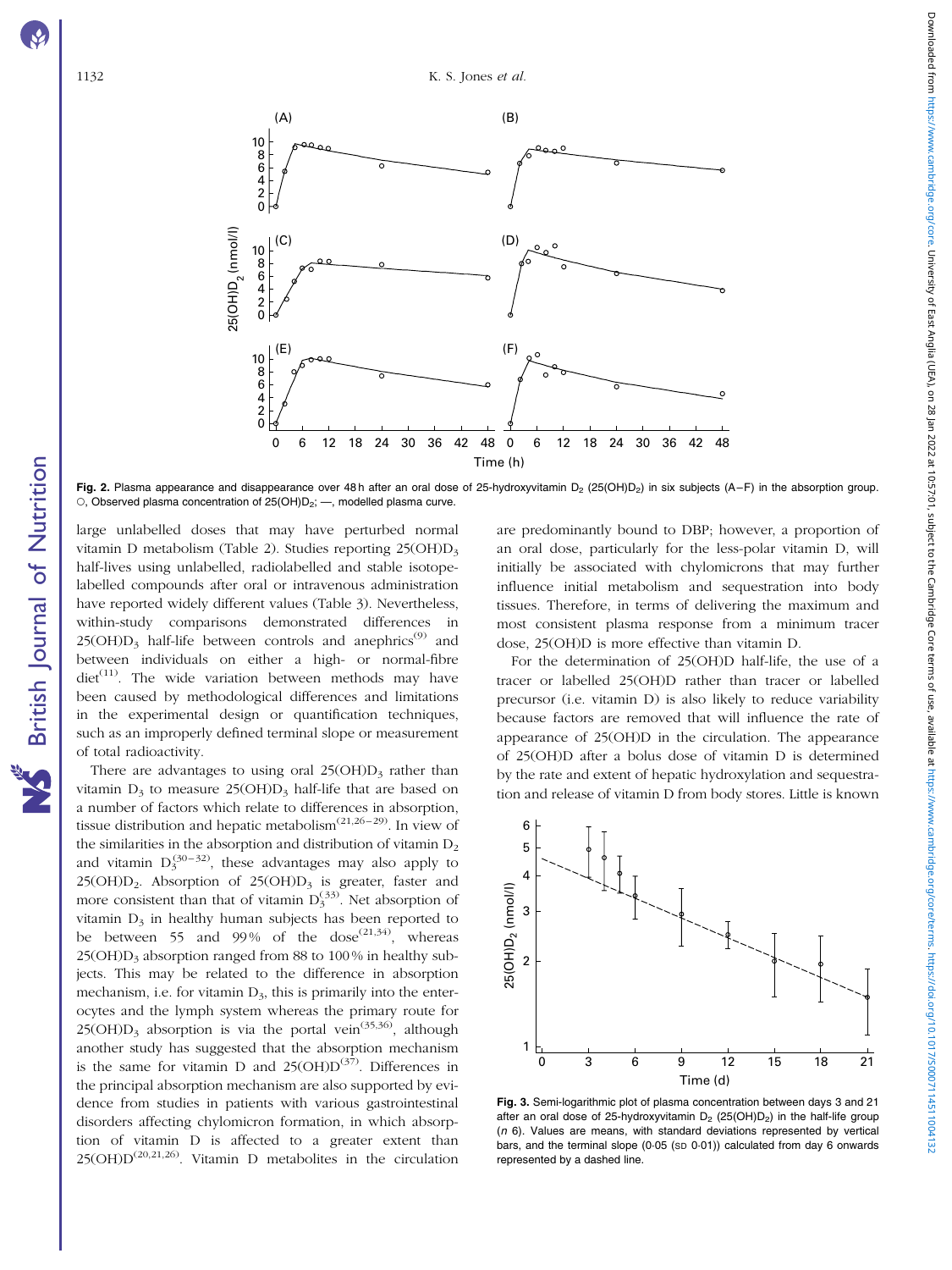British Journal of Nutrition

NS British Journal of Nutrition

Downloaded from https://www.cambridge.org/core. University of East Angler (OF 28 Jan 2022 at 10:57:01, subject to the Cambridge Core terms of use, available at https://www.cambridge.org/core/terms. https://www.cambridge.or Downloaded from https://www.cambridge.org/rore. University of East Anglia (UEA), on 28 Jan 2022 at 10:57:01, subject to the Core terms of use, available at https://www.cambridge.org/core/101/910/01017/1500071145110041323 a

<span id="page-5-0"></span>

Fig. 4. Semi-logarithmic plot of plasma disappearance from days 3 to 21 after an oral dose of 25-hydroxyvitamin D<sub>2</sub> (25(OH)D<sub>2</sub>) in six subjects (H–M) in the half-life group. O, Observed plasma concentration of 25(OH)D<sub>2</sub>; —, line of best fit between days 6 and 21.

about the relationship between the serum concentration of vitamin D and its tissue distribution. Appreciable amounts of vitamin D may be taken up by tissues (principally adipose tissue) and this may be influenced by the plasma concentration of 25(OH)D and saturation of the 25-hydroxylase enzyme<sup>(38)</sup>. The majority of  $25(OH)D$  is found in plasma, with smaller amounts in fat and fat-free  $mass<sup>(29,38)</sup>$ . The potential slow release of tracer vitamin D from body stores and the consequent further and additional hepatic production of labelled 25(OH)D into the circulation would cause fluctuations in labelled 25(OH)D concentration and may distort the 25(OH)D half-life. The use of tracer 25(OH)D prevents the continued production of labelled 25(OH)D from labelled vitamin D and allows the establishment of faster equilibrium between body pools. In some earlier studies, increased variability may have been caused by measurement of total radioactivity that included the vitamin  $D_3$  dose and all downstream metabolites (predominantly  $25(OH)D_3$ ,  $1,25(OH)_2D_3$  and  $24,25(OH)_2D_3$ ), and therefore affected the accuracy of the calculated half-life. However, it was reported that between 4 and 40 d after a dose of vitamin  $D_3$  or 25(OH) $D_3$ , more than 80% of radioactivity is associated with  $25(OH)D_3$ . Up to 5% remains associated with vitamin  $D_3$  and up to 10% with more polar metabolites<sup>(8,9)</sup>. Modern LC-MS/MS, as used in the present study, enhances the measurement specificity.

In the present study, as expected, the oral dose increased  $25(OH)D<sub>2</sub>$  concentrations ([Figs. 1 and 2](#page-3-0)).  $C<sub>max</sub>$  was 9.6 (sp 0·9) nmol/l and occurred at  $T_{\text{max}}$ , 4·4 (sp 1·8) h. These data support the notion of rapid and efficient absorption in the upper gastrointestinal tract. The results of absorption parameters  $C_{\text{max}}$  and  $T_{\text{max}}$  from the present study are similar to those previously observed for  $25(OH)D_3$  (Table 2). This observation is consistent with comparisons of vitamin  $D_2$  and vitamin  $D_3$ absorption where no differences have been observed in the initial plasma response after oral doses<sup>(30–32,39)</sup>. The small standard deviations in the absorption parameters demonstrate

| Table 2. Absorption of 25-hydroxyvitamin D (25(OH)D) measured with oral doses of unlabelled or radiolabelled 25(OH)D |  |
|----------------------------------------------------------------------------------------------------------------------|--|
| (Mean values and standard deviations or standard errors)                                                             |  |

|                                       | Dose                                                                                                  | n  | $T_{\sf max}$ (h) | $C_{\text{max}}$ (nmol/l) <sup>*</sup>    |
|---------------------------------------|-------------------------------------------------------------------------------------------------------|----|-------------------|-------------------------------------------|
| The present study                     | $25(OH)D_2$ 33 $\mu$ g (0.5–0.7 $\mu$ g/kg)                                                           | 6  | 4.4               | 9.61                                      |
| Haddad & Rojanasathit <sup>(10)</sup> | Unlabelled 25(OH) $D_3$ 1.5, 5 or 10 $\mu$ g/kg                                                       | 22 | $4 - 8$           | $\approx$ 90, 200 and 375, respectively   |
|                                       | $[{}^{3}H]25(OH)D_3$ (1.8 nmol) + 26 $\mu$ g reference 25(OH)D <sub>3</sub>                           | 3  | $6 - 10$          | ΝR                                        |
| $Stamp^{(65)}$                        | Unlabelled $25(OH)D_3$ 10 $\mu$ g/kg body weight                                                      | 12 | $4 - 8$           | 2728                                      |
| Compston & Creamer <sup>(66)</sup>    | Unlabelled $25(OH)D_3$ 10 $\mu$ g/kg body weight                                                      | 15 | 8                 | $258 - 465$                               |
| Davies et $al^{(21)}$                 | $[^3$ H <sub>125</sub> (OH)D <sub>3</sub> 26µg                                                        | 5  | 7.2II             | 6.79                                      |
| Sitrin & Bengoa <sup>(20)</sup>       | $\binom{3}{1}$ 25(OH)D <sub>3</sub> with 100 $\mu$ g unlabelled 25(OH)D <sub>3</sub>                  |    | 8                 | 42% dose in total plasma volume           |
| Leichtmann et $al^{(22)}$             | $[$ <sup>3</sup> H <sub>1</sub> 25(OH)D <sub>3</sub> with 100 $\mu$ g unlabelled 25(OH)D <sub>3</sub> |    | 8                 | 37% dose in total plasma volume           |
| Compston et $al^{(27)}$               | $\beta$ H]25(OH)D                                                                                     | 8  | <b>NR</b>         | $\approx$ 48% dose in total plasma volume |

NR, not reported.

To convert nmol/l to  $\mu$ g/l, multiply by 0·400 for 25(OH)D<sub>3</sub> and 0·412 for 25(OH)D<sub>2</sub>.

† SD 1·8 h.

 $t \sin 0.9$  nmol/l.  $\overline{\$$  sp 33 nmol/l.

 $\parallel$  SE 0.5 h/l.

 $\frac{1}{2}$  se 0.9 nmol/l.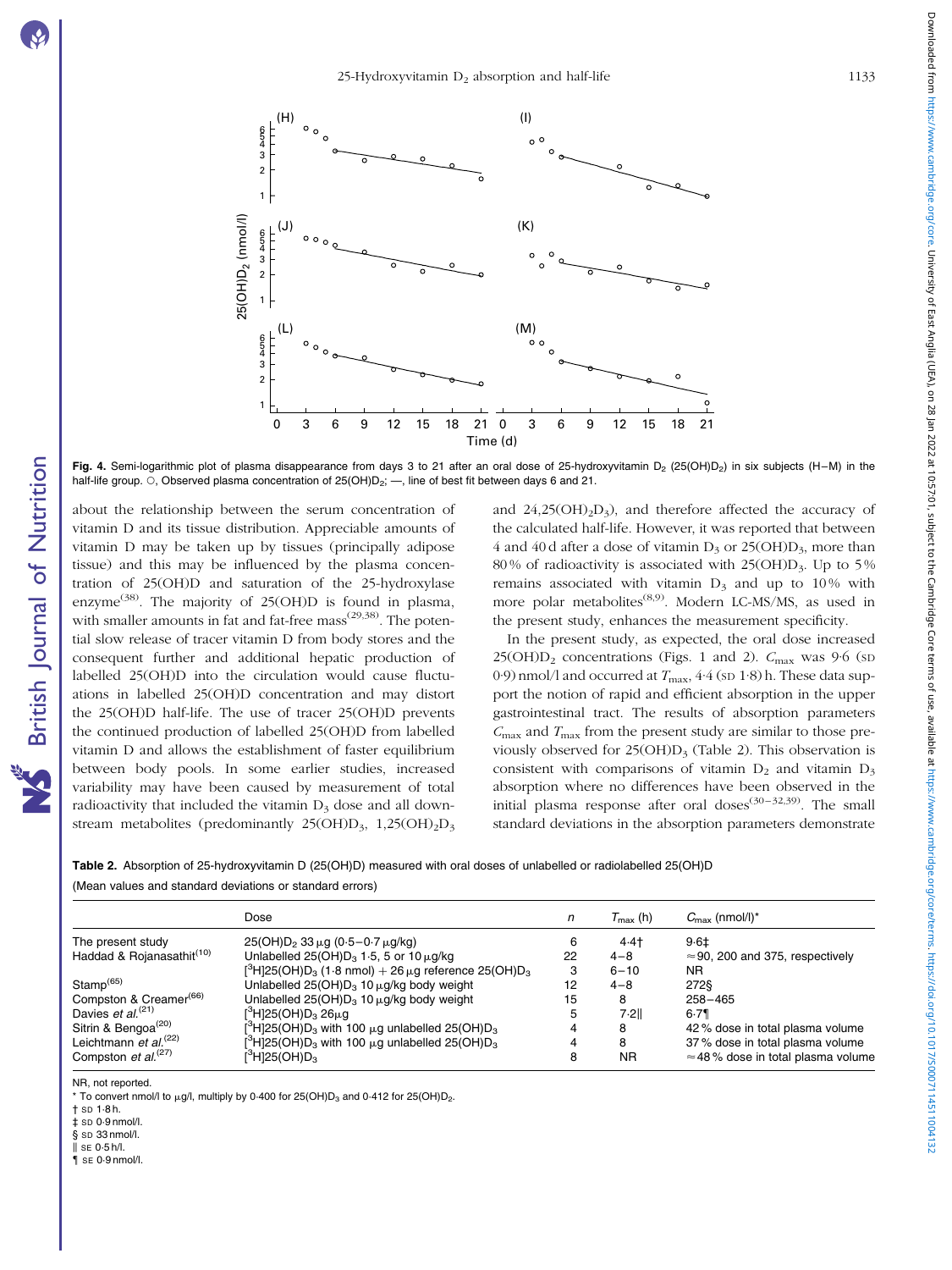| ៑              |
|----------------|
| <b>LEUWIII</b> |
| $\frac{1}{2}$  |
|                |

 $\subseteq$ 

Table 3. Terminal plasma half-life of 25-hydroxyvitamin D (25(OH)D) Terminal plasma half-life of 25-hydroxyvitamin D (25(OH)D) Mean values and standard deviations or standard errors) (Mean values and standard deviations or standard errors)

<span id="page-6-0"></span>

|                                       |                                                                                                             |                  |                         |                          | Half-life (d)              |                                                                                                                                                                                                      |                                 |
|---------------------------------------|-------------------------------------------------------------------------------------------------------------|------------------|-------------------------|--------------------------|----------------------------|------------------------------------------------------------------------------------------------------------------------------------------------------------------------------------------------------|---------------------------------|
|                                       | Dose                                                                                                        | Route            | ς                       | Measured over            | Mean                       | G                                                                                                                                                                                                    | Quantification                  |
| The present study                     | 33 µg unlabelled 25(OH)D <sub>2</sub> in oil (0.5-0.7 µg/kg)                                                | ট<br>০           |                         | $6 - 21d$                |                            | 2.7                                                                                                                                                                                                  | LC-MS/MS                        |
| Mawer et al. <sup>(7)</sup>           | 4-T <sup>14</sup> C]vitamin D <sub>3</sub> (19-2 mCi/mmol)                                                  | $\geq$           | 3 (vitamin D deficient) | $4 - 10d$                | 10<br>100<br>100           | 6.5<br>6.9                                                                                                                                                                                           | RA of polar metabolite measured |
|                                       | or 1,2-[ <sup>9</sup> H <sub>2</sub> ]vitamin D <sub>3</sub> (32 mCi/mmol) in ethanol,                      |                  | 2 (vitamin D replete)   | $4 - 10d$                |                            |                                                                                                                                                                                                      |                                 |
|                                       | diluted with a lipid emulsion                                                                               |                  |                         |                          |                            |                                                                                                                                                                                                      |                                 |
| Smith & Goodman <sup>(8)</sup>        | 80 µg 1,2-[ <sup>3</sup> H <sub>2</sub> ]vitamin D <sub>3</sub> (35 mCi/mmol) in ethanol                    | ≳                |                         | $7 - 56d$                |                            |                                                                                                                                                                                                      | RA of polar metabolite measured |
|                                       | $6 \mu g$ 1,2-[ $4H_2$ ]vitamin D <sub>3</sub> (154 mCi/mmol) in NaCl                                       |                  |                         | $4 - 50 d$<br>$5 - 40 d$ | 7. 9<br>20 - 20<br>20 - 20 | 20<br>2011<br>2012                                                                                                                                                                                   |                                 |
| Gray et al. <sup>(9)</sup>            | 4-10 µCi of either 1,2-[ <sup>9</sup> H]vitamin D <sub>3</sub> , 4-[ <sup>14</sup> C]vitamin D <sub>3</sub> | Σ                |                         |                          |                            |                                                                                                                                                                                                      | Total RA                        |
|                                       | or 26,27-[ <sup>9</sup> H]25(OH)D <sub>3</sub> in ethanol and NaCl                                          |                  |                         |                          |                            |                                                                                                                                                                                                      |                                 |
| Haddad & Rojanasathit <sup>(10)</sup> | 10 µg/kg 25(OH)D <sub>3</sub> in capsule                                                                    | े<br>व           |                         | 28 d                     |                            |                                                                                                                                                                                                      | Competitive binding radioassay  |
| Batchelor & Compston <sup>(11)</sup>  | 2-5 µCi of either 23,24-[ <sup>9</sup> H] or 26,27-[ <sup>9</sup> H]25(OH)D <sub>3</sub>                    | $\sum_{i=1}^{n}$ | 6 (normal diet)         | $4 - 30d$                | 22/121<br>27.5<br>19.5     | $\mathop{\mathsf{E}}\limits_{\mathop{\mathsf{Q}}} \mathop{\mathsf{L}}\limits_{\mathop{\mathsf{Q}}} \mathop{\mathsf{L}}\limits_{\mathop{\mathsf{L}}}\mathop{\mathsf{E}}\limits_{\mathop{\mathsf{P}}}$ | <b>Total RA</b>                 |
|                                       | in 15% ethanol                                                                                              |                  | / (high-fibre diet)     |                          |                            |                                                                                                                                                                                                      |                                 |
| Vicchio et al. <sup>(12)</sup>        | 6.9.9-[ <sup>2</sup> H 25(OH)D (sufficient to label '5% of the body<br>pool') in ethanol and NaCl           | ≧                |                         | pto 19d                  | 10.4                       |                                                                                                                                                                                                      | LC-MS                           |
|                                       | i.v., intravenous; LC, liquid chromatography; NR, not reported; RA, radioactivity                           |                  |                         |                          |                            |                                                                                                                                                                                                      |                                 |

\* Values are expressed as standard errors. † Pre- and post- background subtraction of 25(OH)D.

- Pre- and post- background subtraction of 25(OH)D. 

limited variation in absorption between individuals and in comparison with previous  $25(OHD)_3$  absorption studies ([Table 2](#page-5-0)). Although the analysis was restricted to six subjects, we observed a significant positive correlation between  $C_{\text{max}}$  and BMI and a similar but not significant correlation between  $C_{\text{max}}$  and weight. However, a negative correlation with fat-free mass (and potentially fat mass) may be expected because of the potentially larger dilution volume and/or tissue absorptive capacity in subjects with more fat-free mass or fat mass. Although we did not measure body composition in the present study, the body habitus of the study subjects is consistent with that measured previously in this population with relatively little fat mass<sup>(40)</sup>.

We identified the terminal phase to commence from day 6 [\(Figs. 3 and 4](#page-4-0)) and the terminal plasma half-life of  $25(OH)D<sub>2</sub>$  was determined to be  $13.4$  (sp  $2.7$ ) d (range 9·6–17·3 d). This is somewhat less than half-lives reported earlier in healthy individuals after doses of radiolabelled vitamin  $D_3$  or 25(OH) $D_3$  (Table 3), which ranged from 10 to 40 d. The only study that used a stable isotope-labelled compound has reported a value of  $10.4 d^{(12)}$ . Half-life was not associated with the underlying plasma concentration of  $25(OH)D<sub>3</sub>$  and may not be surprising given the relatively narrow range of concentrations (range 38·4–69·0 nmol/l). This observation is consistent with some studies<sup>(41,42)</sup> but not with others<sup>(7,43)</sup>, and is an area that requires further investigation. The short half-life in the present study may be due to differences in half-life between  $25(OH)D_2$  and  $25(OH)D_3$ , the study population or the experimental approach between the present and other studies (Table 3). Evidence from studies using unlabelled compounds suggests that  $25(OH)D<sub>2</sub>$  is cleared more rapidly from plasma than  $25(OHD_3^{(30,31,39)})$ , and this is thought to be due to their relative binding affinities for  $DBP^{(13,14,44)}$ . Alternatively, correction for  $25(OHD_2)$  concentration at baseline and subsequent inconsistent intake during the study period may have introduced variability in plasma concentrations of  $25(OH)D<sub>2</sub>$ . In the absorption phase, fluctuation in  $25(OH)D<sub>2</sub>$  plasma concentration is likely to have had only a very minor effect because of the higher concentration from the dose and shorter time period. However, fluctuations in vitamin  $D_2$  intake may have contributed more significantly to variability in  $25(OH)D<sub>2</sub>$  half-life because of the lower concentrations during the terminal slope. In addition, the unexpected baseline levels of  $25(OH)D<sub>2</sub>$  and subsequent subtraction may have introduced additional error in the determination of half-life. This population in rural Gambia is known to have a low dietary Ca intake  $(300-400 \text{ mg/d})^{(25,45)}$ , a high fibre intake and elevated 1,25(OH)<sub>2</sub>D and secondary hyperparathyroidism<sup>(25)</sup>, and are consistent with the findings of the present study. All these factors are known to increase  $25(OH)D$  turnover<sup>(11,46,47)</sup>. Furthermore, longitudinal bone growth and bone mineral accrual still occurs in Gambian men of this age<sup> $(48)$ </sup>, thus their tissue requirement for Ca and vitamin D may be higher than an older age group<sup>(49–51)</sup>. Total 25(OH)D was calculated as the sum of  $25(OH)D_2$  and  $25(OH)D_3$  concentrations as measured by LC-MS/MS. In the present study, the mean baseline total 25(OH)D plasma concentration was about Downloaded from https://www.cambridge.org/core. University of East Anglia (UEA), on 28 Jan 2022 at 10:57:01, subject to the Cambridge Core terms of use, available at https://www.cambridge.org/core/terms.index.index.index.i Downloaded from https://www.cambridge.org/rore. University of East Anglia (UEA), on 28 Jan 2022 at 10:57:01, subject to the Core terms of use, available at https://www.cambridge.org/core/101/910/01017/1500071145110041323 a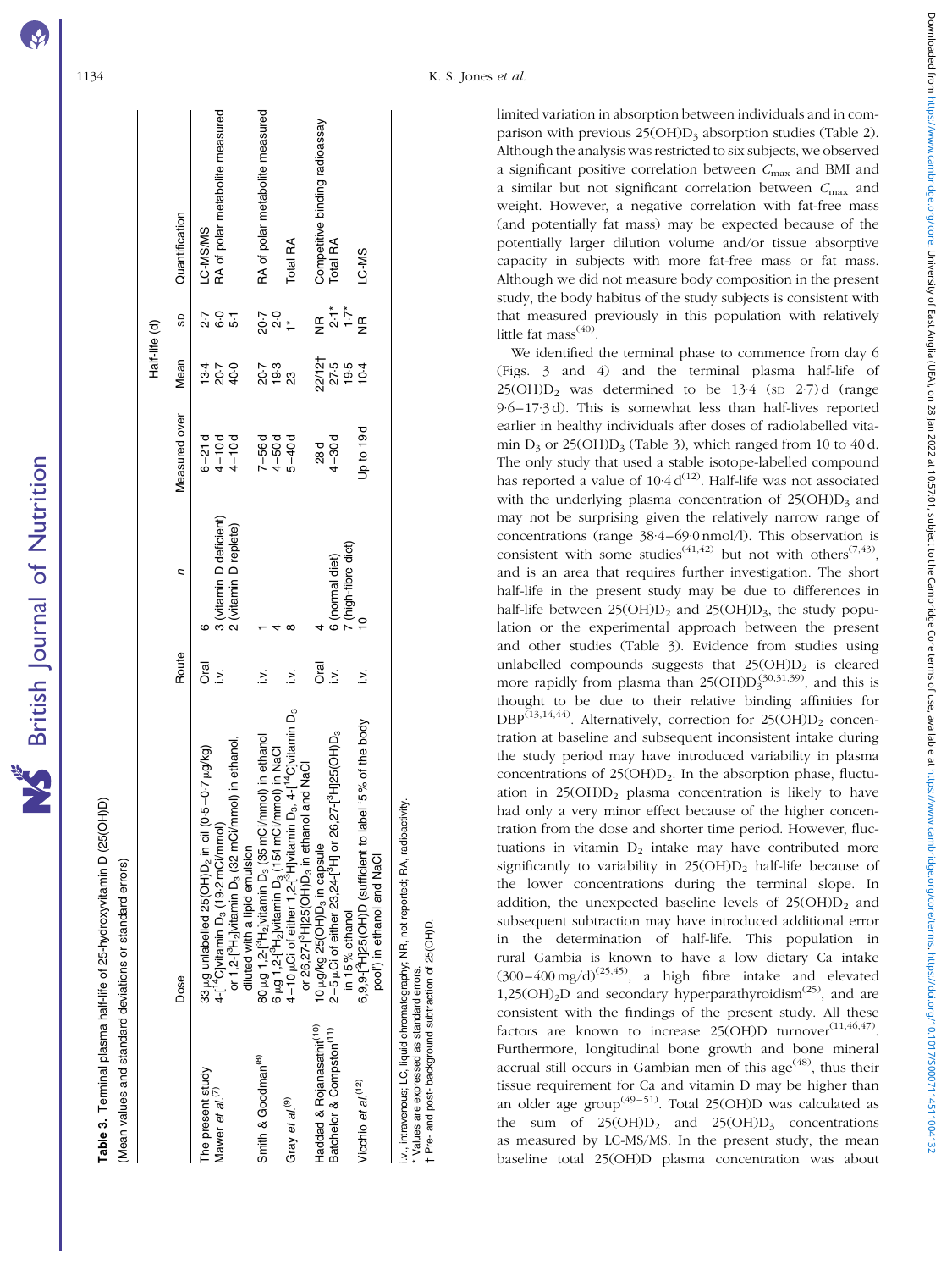55 nmol/l. Notwithstanding known assay differences<sup> $(52,53)$ </sup>, this value is somewhat lower than previous measurements in this and other age groups in The Gambia<sup>(25)</sup> and Guinea-Bissau<sup> $(54)$ </sup>, and may be surprising given the year-round ability for cutaneous vitamin D production and plentiful sunshine $^{(19)}$ . The relatively low values could be attributable to a number of causes as discussed above (i.e. skeletal development and low Ca intake).

Plasma 25(OH)D<sub>3</sub>, total 1,25(OH)<sub>2</sub>D, PTH, Ca, iCa and P and uCa and uP did not change from baseline, indicating that the tracer did not perturb Ca, P and vitamin D metabolism. This contrasts with another study in which a much higher dose (1 mg) resulted in elevated uCa and hydroxyproline but without changes in plasma values of Ca or  $P^{(10)}$ . This indicates alterations of Ca and bone metabolism and the resultant half-life may therefore not be reflective of habitual vitamin D turnover $^{(10)}$ .

 $25(OH)D<sub>2</sub>$  can only be used as a tracer in a population with absent or very low  $25(OHD)_2$  plasma concentration, or after a period of weeks or months of vitamin  $D_2$  depletion, and thus its use may be not be suitable in all populations, although recent evidence suggests that circulating plasma levels in the UK are similar to those observed in the present study (H. Macdonald, personal communication). This study was performed in a rural Gambian village where vitamin  $D_2$  intake was not expected. This was supported by recent work from Guinea-Bissau in which  $25(OH)D<sub>2</sub>$  measured by LC/MS was detected in only seven out of 856 subjects<sup> $(54)$ </sup>. Surprisingly, however, low but detectable concentrations of  $25(OHD)_2$  (ranging from 0.6) to 2·5 nmol/l) were found in all baseline samples from all subjects. An explanation for this observation may be the nonlisting of vitamin  $D_2$  as an additive to products available in local shops (such as margarine, milk powder or mayonnaise), the availability of other fortified food through food aid programmes or, alternatively, ingestion from plant- or fungi-derived vitamin  $D_2$  from sun-drying and/or fungal contamination of food crops. The presence of vitamin  $D_2$  has been demonstrated in sun-dried alfalfa at a concentration of  $48 \text{ ng/g}^{(55)}$ . An alternative explanation is an interfering compound co-extracted with the vitamin D metabolites. However, given the specificity of the tandem MS method, this seems unlikely since such an interfering compound would have the same retention times and the same precursor and product ions.

British Journal of Nutrition

**NS** British Journal of Nutrition

There are some differences in the metabolism of  $25(OH)D<sub>2</sub>$ and  $25(OH)D<sub>3</sub>$  that may limit the comparability of the measured half-lives of the two forms. Affinities of  $25(OHD)_{2}$ and  $25(OH)D_3$  to DBP are not the same and may affect plasma half-life<sup> $(14,44)$ </sup>. It is also possible that differences in distribution, either independent of or related to the affinity to DBP, may result in additional differences in clearance. At a molecular level, there are differences in the affinity of CYP24A1, being lower for  $1,25(OH)_{2}D_{2}$  than for 1,25(OH)<sub>2</sub>D<sup>(56)</sup>. However, 25(OH)D<sub>2</sub> and 25(OH)D<sub>3</sub> are metabolised at similar rates by CYP27B1<sup>(57,58)</sup> and CYP24A1 enzymes<sup> $(57)$ </sup>, although differences in the hydroxylation products and downstream metabolites of vitamin  $D_2$  and vitamin  $D_3$  may exist<sup>(59,60)</sup>. At the physiological level, however, the majority of evidence suggests no difference in the suppressive effect of 25(OH) $D_2$  and 25(OH) $D_3$  on PTH<sup>(31,32,61–64)</sup>.

In conclusion, unlabelled  $25(OH)D<sub>2</sub>$ , together with sensitive MS, provide a cost-effective and readily available alternative to labelled tracer molecules in populations with expected low or absent plasma  $25(OH)D_2$  but further studies are required to directly compare the metabolism and half-life of  $25(OH)D<sub>2</sub>$ and  $25(OH)D_3$  to validate the use of  $25(OH)D_2$ . The data from the present study will help refine a field protocol to measure  $25(OH)D<sub>2</sub>$  half-life and, given the similarity in absorption between  $25(OH)D_2$  and  $25(OH)D_3$ , will underpin the development of a protocol to determine  $25(OH)D<sub>3</sub>$  halflife suitable for use in adults and children. In populations with higher Ca intake and therefore lower vitamin D usage, a longer half-life might be expected. Additional studies are required to optimise the duration of sample collection to estimate half-life in different populations. 25(OH)D half-life may be useful as a biomarker of vitamin D metabolism to investigate environmental or physiological factors that may affect vitamin D usage and to better assess vitamin D requirements.

# Acknowledgements

This study was funded by the Medical Research Council (MRC), UK. We would like to acknowledge the field and support staff of MRC Keneba field station, in particular Mustapha Sise, Buba Sise and Fabakary Bajo. We also acknowledge Shailja Nigdikar, Janet Bennett and Ann Laidlaw who performed the biochemistry analyses. None of the authors had a personal or financial conflict of interest. K. S. J., I. S., L. J. C. B and A. P. designed the research; K. S. J. conducted the research; S. D. performed the MS; K. S. J., I. S. and L. J. C. B. analysed the data; K. S. J. wrote the manuscript; K. S. J., I. S. and A. P. had primary responsibility for the final content. All authors read and approved the final manuscript.

# References

- 1. Holick MF (2008) The vitamin D deficiency pandemic and consequences for nonskeletal health: mechanisms of action. Mol Aspects Med 29, 361-368.
- 2. Prentice A (2008) Vitamin D deficiency: a global perspective. Nutr Rev 66, S153–S164.
- 3. Prentice A, Goldberg GR & Schoenmakers I (2008) Vitamin D across the lifecycle: physiology and biomarkers. Am J Clin Nutr 88, 500S–506S.
- 4. Seamans KM & Cashman KD (2009) Existing and potentially novel functional markers of vitamin D status: a systematic review. Am J Clin Nutr 89, 1997S-2008S.
- 5. Brannon PM, Yetley EA, Bailey RL, et al. (2008) Summary of roundtable discussion on vitamin D research needs. Am J Clin Nutr 88, 587S–592S.
- 6. Brannon PM, Yetley EA, Bailey RL, et al. (2008) Overview of the conference 'Vitamin D and health in the 21st Century: an update'. Am *J Clin Nutr* 88, 483S-490S.
- 7. Mawer EB, Schaefer K, Lumb GA, et al. (1971) The metabolism of isotopically labelled vitamin  $D_3$  in man: the influence of the state of vitamin D nutrition. Clin Sci 40, 39-53.
- 8. Smith JE & Goodman DS (1971) The turnover and transport of vitamin D and a polar metabolite with the properties of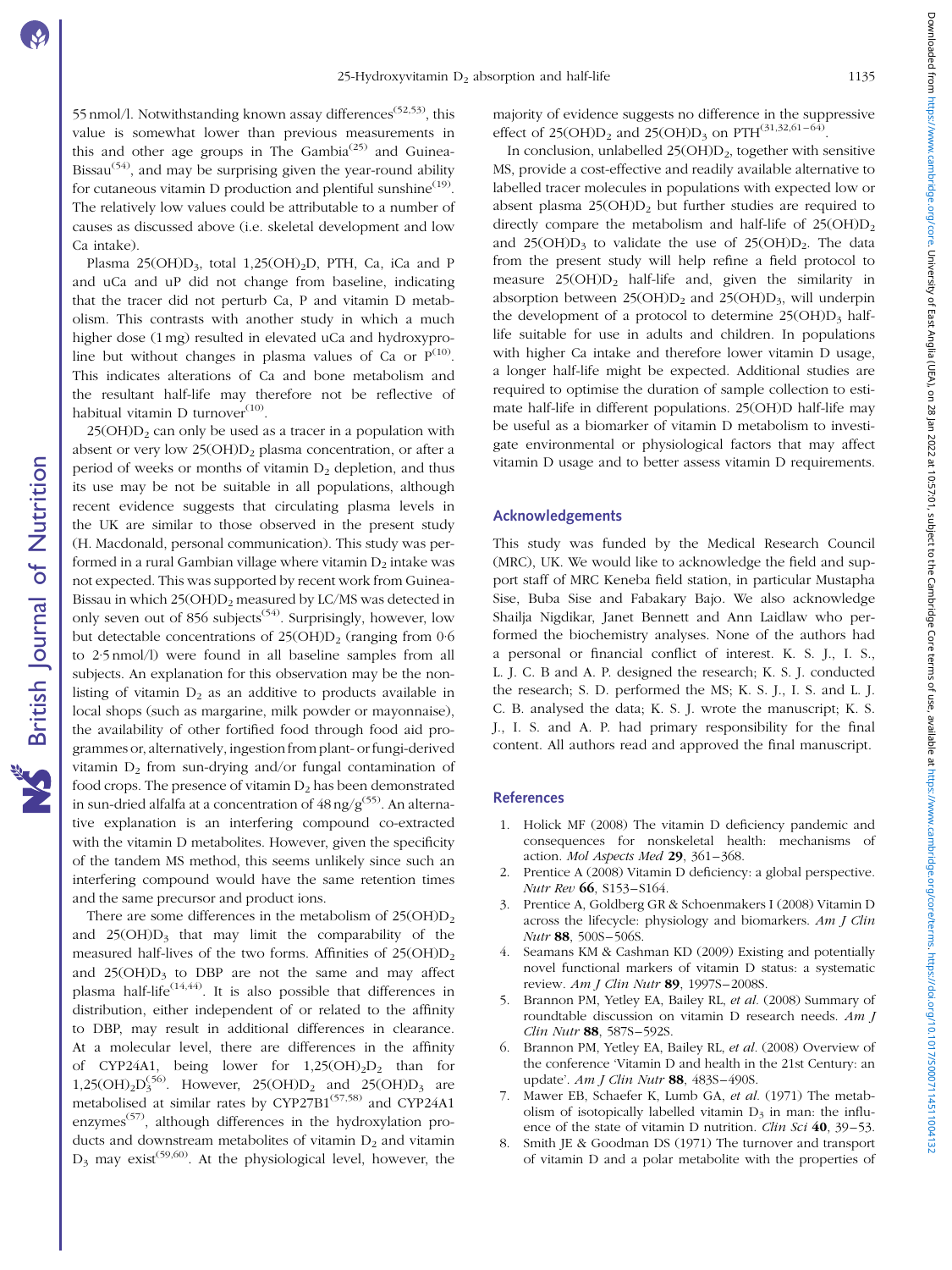25-hydroxycholecalciferol in human plasma. *I Clin Invest* 50, 2159–2167.

- 9. Gray RW, Weber HP, Dominguez JH, et al. (1974) The metabolism of vitamin  $D_3$  and 25-hydroxyvitamin  $D_3$  in normal and anephric humans. J Clin Endocrinol Metab 39, 1045–1056.
- 10. Haddad JG Jr & Rojanasathit S (1976) Acute administration of 25-hydroxycholecalciferol in man. J Clin Endocrinol Metab 42, 284–290.
- 11. Batchelor AJ & Compston JE (1983) Reduced plasma half-life of radio-labelled 25-hydroxyvitamin  $D_3$  in subjects receiving a high-fibre diet. Br I Nutr  $49.213-216$ .
- 12. Vicchio D, Yergey A, O'Brien K, et al. (1993) Quantification and kinetics of 25-hydroxyvitamin  $D_3$  by isotope dilution liquid chromatography/thermospray mass spectrometry. Biol Mass Spectrom 22, 53–58.
- 13. Laing CJ & Cooke NE (2005) Vitamin D-binding protein. In Vitamin D, pp. 117–134 [D Feldman, JW Pike and FH Glorieux, editors]. Burlington, MA: Elsevier Academic Press.
- 14. Hollis BW (1984) Comparison of equilibrium and disequilibrium assay conditions for ergocalciferol, cholecalciferol and their major metabolites. *I Steroid Biochem* 21, 81-86.
- 15. Gray RW, Caldas AE, Wilz DR, et al. (1978) Metabolism and excretion of  ${}^{3}H-1,25$ -(OH)<sub>2</sub>-vitamin D<sub>3</sub> in healthy adults. J Clin Endocrinol Metab 46, 756–765.
- 16. Tanaka Y & DeLuca HF (1982) Primary isotope effect of tritium on the hydroxylations of 25-hydroxyvitamin  $D_3$ . Arch Biochem Biophys 213, 517–522.
- 17. Halloran BP, Bikle DD, Castro ME, et al. (1989) Isotopic labeling affects 1,25-dihydroxyvitamin D metabolism. Biochemistry 28, 1278–1281.
- 18. Ding S, Schoenmakers I, Jones K, et al. (2010) Quantitative determination of vitamin D metabolites in plasma using UHPLC-MS/MS. Anal Bioanal Chem 398, 779-789.
- 19. Prentice A, Schoenmakers I, Jones KS, et al. (2009) Vitamin D deficiency and its health consequences in Africa. Clin Rev Bone Miner Metab 7, 94–106.
- 20. Sitrin MD & Bengoa JM (1987) Intestinal absorption of cholecalciferol and 25-hydroxycholecalciferol in chronic cholestatic liver disease. Am J Clin Nutr 46, 1011-1015.
- 21. Davies M, Mawer EB & Krawitt EL (1980) Comparative absorption of vitamin  $D_3$  and 25-hydroxyvitamin  $D_3$  in intestinal disease. Gut 21, 287–292.
- 22. Leichtmann GA, Bengoa JM, Bolt MJ, et al. (1991) Intestinal absorption of cholecalciferol and 25-hydroxycholecalciferol in patients with both Crohn's disease and intestinal resection. Am J Clin Nutr 54, 548-552.
- 23. Hidiroglou M (1987) Kinetics of intravenously administered 25-hydroxyvitamin  $D_3$  in sheep and the effect of exposure to ultraviolet radiation. *J Anim Sci* 65, 808–814.
- 24. Shipley RA & Clark RE (1972) Tracer Methods for in vivo Kinetics – Theory and Applications. New York: Academic Press.
- 25. Schoenmakers I, Ginty F, Jarjou LM, et al. (2010) Interrelation of parathyroid hormone and vitamin D metabolites in adolescents from the UK and The Gambia. J Steroid Biochem Mol Biol 121, 217–220.
- 26. Krawitt EL & Chastenay BF (1980) 25-Hydroxy vitamin D absorption test in patients with gastrointestinal disorders. Calcif Tissue Int 32, 183-187.
- 27. Compston JE, Merrett AL, Hammett FG, et al. (1981) Comparison of the appearance of radiolabelled vitamin  $D_3$  and 25-hydroxy-vitamin  $D_3$  in the chylomicron fraction of plasma after oral administration in man. Clin Sci (Lond) 60, 241–243.
- 28. Haddad JG, Matsuoka LY, Hollis BW, et al. (1993) Human plasma transport of vitamin D after its endogenous synthesis. J Clin Invest 91, 2552–2555.
- 29. Mawer EB, Backhouse J, Holman CA, et al. (1972) The distribution and storage of vitamin D and its metabolites in human tissues. Clin Sci  $43, 413-431$ .
- 30. Armas LA, Hollis BW & Heaney RP (2004) Vitamin  $D_2$  is much less effective than vitamin  $D_3$  in humans. *J Clin Endocrinol* Metab 89, 5387–5391.
- 31. Romagnoli E, Mascia ML, Cipriani C, et al. (2008) Short and long-term variations in serum calciotropic hormones after a single very large dose of ergocalciferol (vitamin  $D_2$ ) or cholecalciferol (vitamin  $D_3$ ) in the elderly. *J Clin Endocrinol* Metab 93, 3015–3020.
- 32. Thacher TD, Obadofin MO, O'Brien KO, et al. (2009) The effect of vitamin  $D_2$  and vitamin  $D_3$  on intestinal calcium absorption in Nigerian children with rickets. J Clin Endocrinol Metab 94, 3314–3321.
- 33. Ovesen L, Brot C & Jakobsen J (2003) Food contents and biological activity of 25-hydroxyvitamin D: a vitamin D metabolite to be reckoned with? Ann Nutr Metab 47, 107–113.
- 34. Thompson GR, Lewis B & Booth CC (1966) Absorption of vitamin  $D_3$ <sup>-3</sup>H in control subjects and patients with intestinal malabsorption. *J Clin Invest* 45, 94-102.
- 35. Maislos M, Silver J & Fainaru M (1981) Intestinal absorption of vitamin D sterols: differential absorption into lymph and portal blood in the rat. Gastroenterology 80, 1528–1534.
- 36. Sitrin MD, Pollack KL, Bolt MJ, et al. (1982) Comparison of vitamin D and 25-hydroxyvitamin D absorption in the rat. Am J Physiol Gastrointest Liver Physiol 242, G326–G332.
- 37. Dueland S, Pedersen JI, Helgerud P, et al. (1983) Absorption, distribution, and transport of vitamin  $D_3$  and 25-hydroxyvitamin  $D_3$  in the rat. Am *J Physiol* 245, E463–E467.
- Heaney RP, Horst RL, Cullen DM, et al. (2009) Vitamin D<sub>3</sub> distribution and status in the body.  $J Am$  Coll Nutr  $28$ , 252–256.
- 39. Trang HM, Cole DE, Rubin LA, et al. (1998) Evidence that vitamin D<sub>3</sub> increases serum 25-hydroxyvitamin D more efficiently than does vitamin  $D_2$ . Am *J Clin Nutr* 68, 854–858.
- Davies AA (2008) Determinants of low-grades systemic inflammation in The Gambia: the potential role of early life factors. PhD Thesis, London School of Hygiene and Tropical Medicine.
- 41. Batchelor AJ, Watson G & Compston JE (1982) Changes in plasma half-life and clearance of  ${}^{3}$ H-25-hydroxyvitamin D<sub>3</sub> in patients with intestinal malabsorption. Gut 23, 1068–1071.
- 42. Davies M, Heys SE, Selby PL, et al. (1997) Increased catabolism of 25-hydroxyvitamin D in patients with partial gastrectomy and elevated 1,25-dihydroxyvitamin D levels. Implications for metabolic bone disease. J Clin Endocrinol Metab 82, 209-212.
- 43. Hidiroglou M & Karpinski K (1989) Providing vitamin D to confined sheep by oral supplementation vs ultraviolet irradiation. *J Anim Sci*  $67$ , 794-802.
- 44. Nilsson SF, Ostberg L & Peterson PA (1972) Binding of vitamin D to its human carrier protein. Biochem Biophys Res Commun 46, 1380–1387.
- 45. Yan L, Schoenmakers I, Zhou B, et al. (2009) Ethnic differences in parathyroid hormone secretion and mineral metabolism in response to oral phosphate administration. Bone 45, 238–245.
- 46. Clements MR, Davies M, Hayes ME, et al. (1992) The role of 1,25-dihydroxyvitamin D in the mechanism of acquired vitamin D deficiency. Clin Endocrinol (Oxf) 37, 17-27.
- 47. Clements MR, Johnson L & Fraser DR (1987) A new mechanism for induced vitamin D deficiency in calcium deprivation. Nature 325, 62–65.
- 48. Lo CW, Jarjou LM, Poppitt S, et al. (1991) Delayed development of bone mass in West African adolescents. In Osteoporosis, pp. 73–77 [C Christiansen and H Overgaard, editors]. Aarhus: Handelstryveriat.